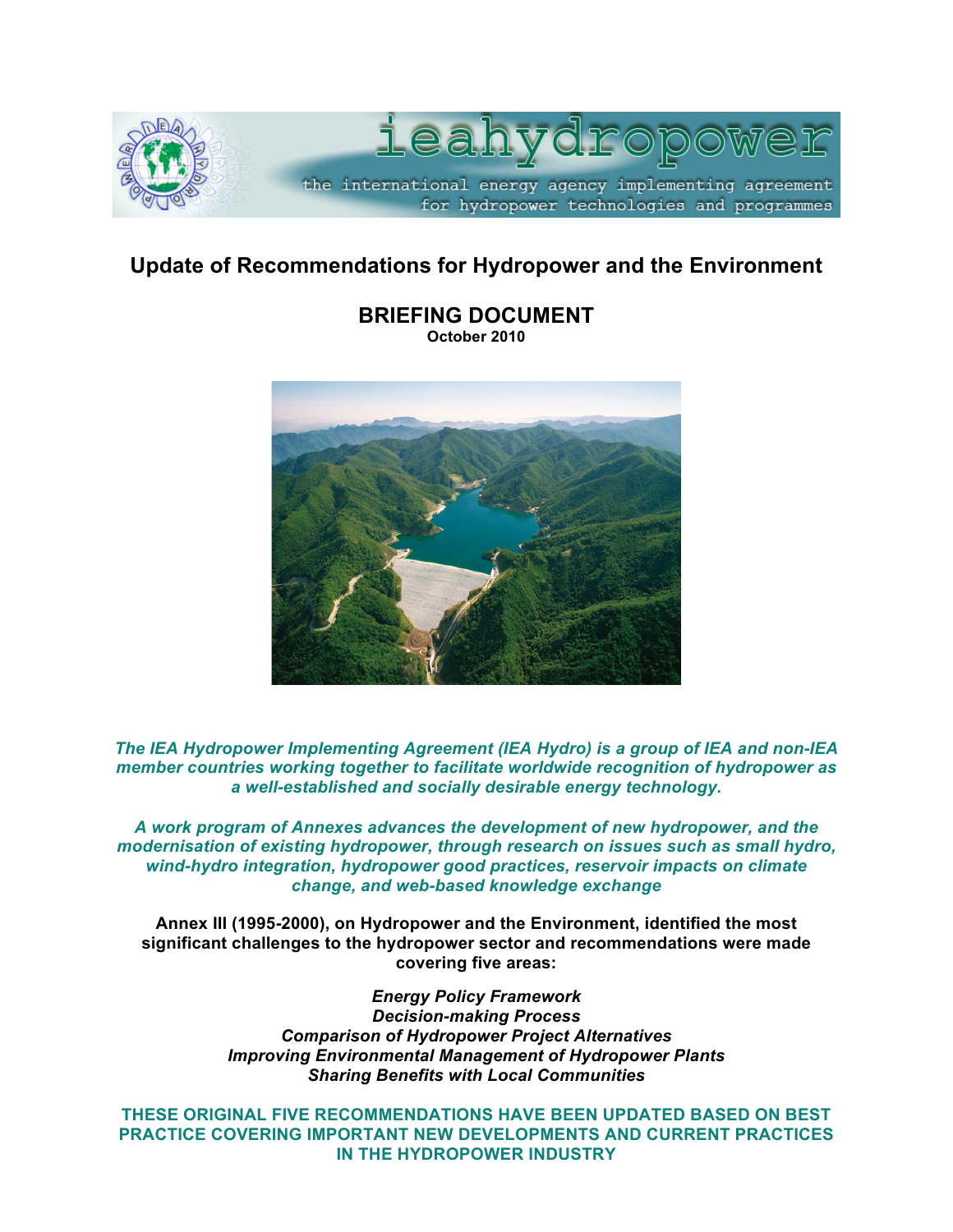## **Background**

Annex III (1995-2000), on Hydropower and the Environment, identified the most significant challenges to the hydropower sector and recommendations were made covering five areas. These recommendations, as well as their associated criteria and guidelines, apply to a very broad range of projects, and were prepared for hydropower planners and operators. Not all project-related impacts cannot be avoided or mitigated and environmental impact assessments, as well as corresponding mitigation, compensation, monitoring and follow-up programs, remain essential project planning tools.

Annex III laid the foundation for subsequent work, which is contributing to the global effort of making hydropower development more sustainable. IEA Hydropower's Annex VIII Hydropower Good Practices: Environmental Mitigation and Benefits (IEA, 2006), is the first study of its kind to document so extensively more than 60 international Good Practices case studies, using criteria identified in Hydropower and the Environment. The report was also used in the development of the International Hydropower Association (IHA)'s Sustainability Guidelines (IHA, 2004), written primarily for hydropower developers and owners.

The original five Annex III Recommendations covered:

- *Energy Policy Framework:* Governments setting national policy and guidelines for all generation options
- *Decision-making Process:* Agencies establishing equitable, credible and effective guidelines for environmental assessment rules and process
- *Comparison of Hydropower Project Alternatives:* Developers applying guidelines for project selection, design and operation
- *Improving Environmental Management of Hydropower Plants:* Operators ensuring proper social and environmental management practice
- *Sharing Benefits with Local Communities:* Owners providing equitable transfers across project life cycle

These original five Recommendations have been updated based on best practice covering important new developments and current practices in the hydropower industry, including:

- Hydropower as a renewable and sustainable resource
- **Hydropower as a system integrator**
- The multi-purpose nature of water resources, including hydropower
- Hydropower as an integrator of non-firm renewables

Best practice, as it relates to environmental and social management, is defined as:

- *Providing the desired outcome for each specific activity, in the most expedient manner, taking into account available resources*
- *Meeting corporate drivers for regulatory compliance, safety and risk exposure, technical quality and financial expenditure*
- *Being best for business in contributing to corporate business goals and expressing company values*

The updated Recommendations are set out in the following pages. The Briefing Document can also be downloaded from the IEA Hydropower Implementing Agreement 's website http://www.ieahydro.org

If you wish to contact the authors, make a comment on the document or seek further information, please contact the Secretary, at ieahydro@iprimus.com.au.

Raimo Kaikkonen, Niels Nielsen and Lori Nielsen March 2010

Cover photo: Minamiaiki Dam, Kannagawa Pumped Storage Power Plant, Gunma & Nagano Prefectures, Japan. Operated by Tokyo Electric Power Company (TEPCO).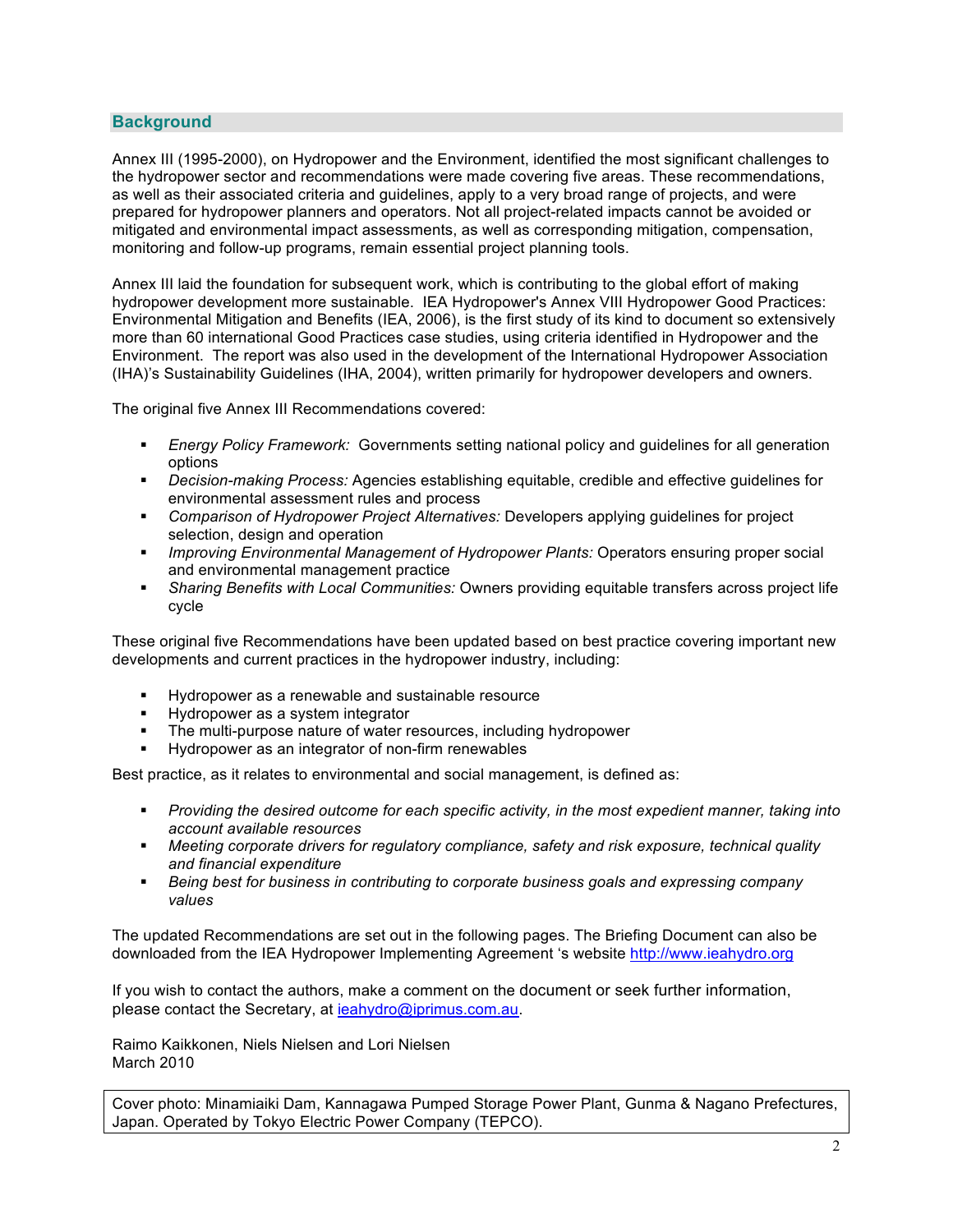## *1. ENERGY POLICY FRAMEWORK*

Energy is a fundamental sector of a country's economy, and a coherent energy policy is fundamental to a country's economic strength. Such an energy policy may be market-based and competitive – allowing market forces to freely allocate resources – or it may be centralized and restrictive, leaving governments to decide which investments should be made in terms of energy development. However, regardless of the relative merit of any type of policy, each country's energy context is unique and requires specific approaches for effective economic development.

## *Recommendations*

- **(i) Countries and responsible jurisdictions should write and promote sustainable energy policies that set out clear objectives and provide a transparent framework for the development of all power generation options, including hydropower.**
	- $\triangleright$  Energy policy should be based on clear sustainability objectives for all power generation options.
	- $\triangleright$  Sustainability objectives should cover the full accounting of all environmental and social costs to enable the fair comparison of alternate electric power generation options.
	- $\triangleright$  Sustainability policy objectives should cover the assessment of the carbon balance of all power generation options and the development of appropriate carbon assessment and pricing mechanisms.

#### **(ii) Existing or planned hydropower projects that meet acceptable environmental and social criteria should be classified as a renewable and sustainable resource.**

- $\triangleright$  Guidelines should be established that define acceptable environmental and social criteria for a fair, credible and effective classification of hydropower as a renewable and sustainable resource.
- $\triangleright$  Classifying hydropower as a renewable and sustainable resource should be based on meeting acceptable criteria and not on capacity, reservoir size or other physical characteristics.
- $\triangleright$  Discussions on the classification of hydropower should include participatory consultation with interested parties over the full range of issues.

## **(iii) Hydropower should be acknowledged for its fundamental and important contribution to the electrical system and its ability to integrate other energy sources.**

- $\triangleright$  As electricity markets evolve, the full environmental and social advantages of using hydropower as the predominant system regulator should be studied and evaluated.
- $\triangleright$  Hydropower should be recognized as a having the inherent capability to integrate wind energy and other non-firm renewables into the electrical system.
- $\triangleright$  Hydropower should be recognized as a having the ability to provide fast, efficient, cost effective system regulation with minimum energy losses and equipment wear.
- $\triangleright$  Hydropower should be recognized for its provision of ancillary services for system regulation, including storage, peak power generation, load following and other forms of system support.
	- Provision of ancillary services can be very valuable to hydropower owners. The regulating function that hydropower (including pumped-storage) can provide will be important for dealing with the increased output fluctuation risk caused by the future growth of non-firm renewable energy sources.

## **(iv) Each country's regulations and policy should be clearly set out, so that the rules are known and the process can be effective.**

 $\triangleright$  Hydropower developers need to know at an early stage if their projects will be encouraged, and under what conditions, particularly as long lead-times and expensive engineering and environmental studies are required.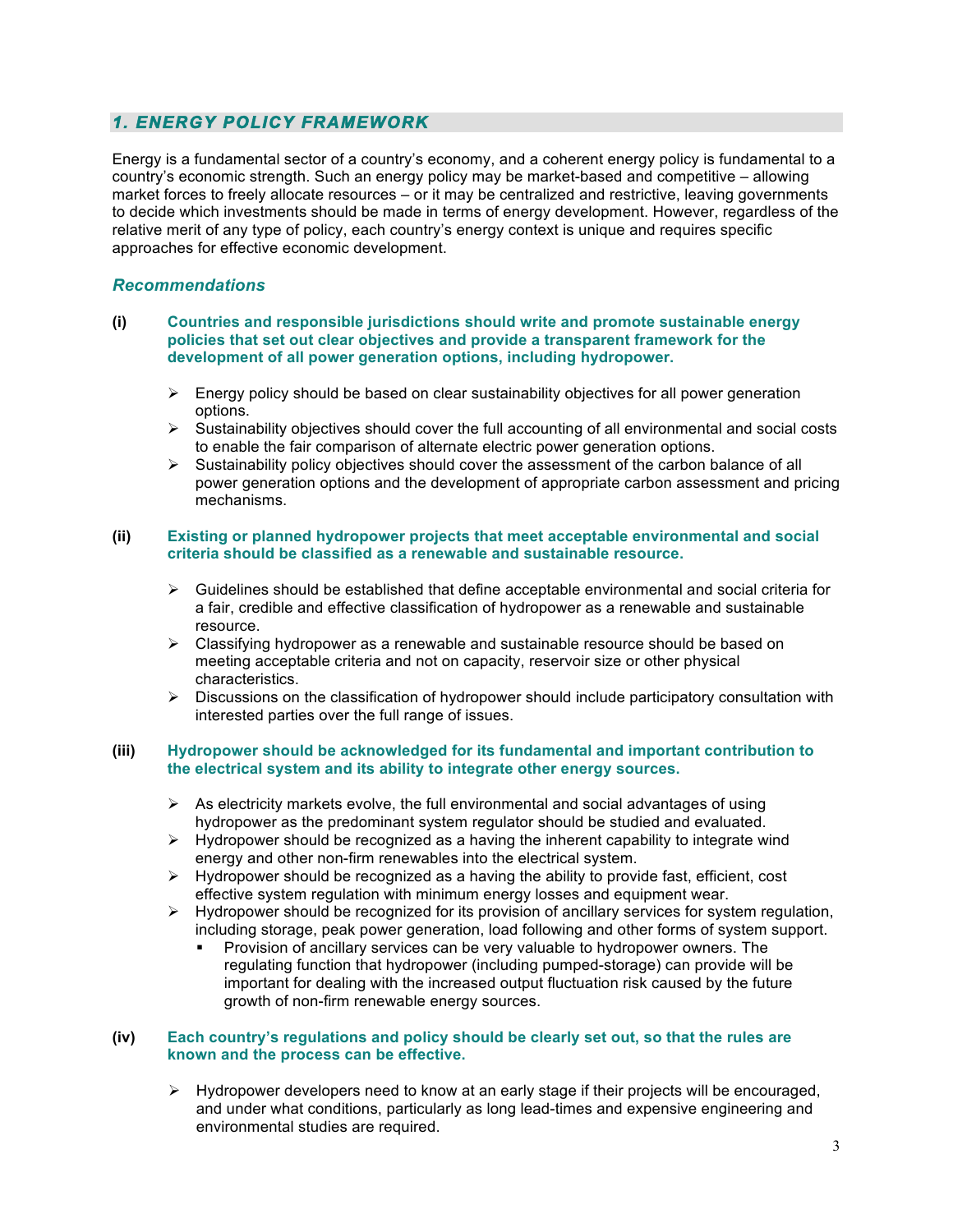- $\triangleright$  Hydropower development, whether publically or privately funded, must meet strict financial criteria.
- **(v) Hydropower should be promoted in developing countries through technical cooperation to investigate hydropower potential, and through financial cooperation to develop integrated water systems and efficient utilization of water resources**
	- $\triangleright$  There is a huge undeveloped hydropower potential, mainly in developing countries in Asia, Africa and Latin America. The importance of this potential should be recognized and technical and financial cooperation for the development of renewable and sustainable hydropower should be promoted.

## *2. DECISION-MAKING PROCESS*

Environmental decision-making covers the Environmental and Social Impact Assessment (ESIA) process and the regulatory and legal framework that applies to hydropower development. Agencies should establish equitable, credible and effective guidelines for environmental and social assessment rules and processes and a framework on how to use the guidelines. The decision-making process must be efficient and effective for both the project proponent and society.

## *Recommendations*

#### **(i) A fair, credible and effective decision-making process should be established that integrates the interests of people and the environment.**

- $\triangleright$  The decision-making process for hydropower assessment and licensing should effectively protect the environment and local communities without unfairly burdening project proponents with procedural uncertainties and unreasonable delays.
- $\triangleright$  Environmental and social decision-making should include the ESIA process and the applicable regulatory and legal frameworks.
- $\triangleright$  The environmental decision making process should have established rules, clear responsibilities, and a fixed and reasonable coverage of issues.

## **(ii) The decision making process should have a clearly defined and reasonable timeframe.**

 $\triangleright$  Unreasonably long environmental assessment and licensing processes for hydropower projects translate into a competitive disadvantage for hydropower producers compared to other forms of power generation, including, for example, coal-fired power plants. Time delays generate significant costs for all participants in a hydropower project and they can lead to significant social and economic costs for concerned communities.

## **(iii) All hydroplant developments should include multi-purpose options, where feasible.**

- $\triangleright$  The design, implementation and operation of a hydroplant should include all feasible multipurpose options that meet acceptable environmental, social and economic criteria.
- $\triangleright$  Multi-purpose developments should include: hydropower, flood control, irrigation, potable water supply, navigation, reservoir recreation and fishing, and other tangible benefits
- $\triangleright$  Cost allocation among beneficiary sectors should be clearly defined.

## *3. COMPARISON AND SELECTION OF PROJECT ALTERNATIVES*

As part of the planning process for a hydroplant, various alternative project arrangements are considered. The project developer should use the guidelines for decisions on project selection, design criteria and modes of operation. An important component of the planning process is to incorporate any studies necessary to improve knowledge of uncertainties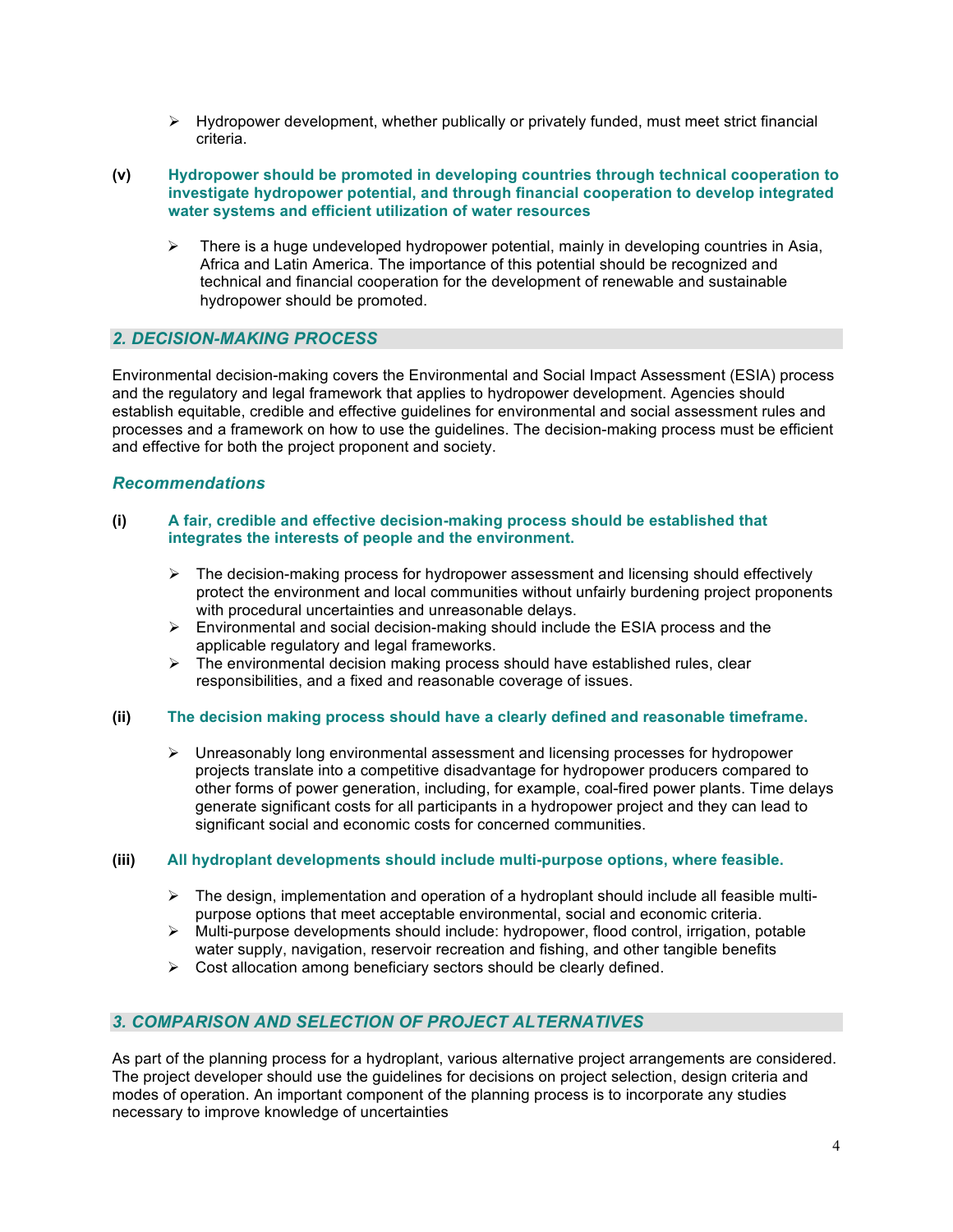## *Recommendations*

#### **(i) Project designers should apply environmental and social criteria to various project alternatives early in the planning process, to ensure selection of the most appropriate alternative for development.**

- $\triangleright$  For designers and project developers to effectively and consistently compare alternative hydropower projects and project arrangements, appropriate environmental and social decision-making criteria must be used. These criteria will be set by government agencies or regulators responsible for approving and licensing hydropower development.
- $\triangleright$  Environmental and social criteria should be consistent across all countries and jurisdictions, subject to specific regional issues. The use of international guidelines, such as the IHA *Sustainability Guidelines*, is strongly encouraged.
- $\triangleright$  The evaluation of net GHG emissions from reservoirs should be based on established methods of measurement and an evaluation protocol based on scientific evidence.

## **(ii) The selection of projects and project arrangements should be made on best practice considerations.**

 $\triangleright$  Best practice considerations should include the following issues: using already developed river basins; balancing energy production with environmental and social impact; threats to vulnerable social groups and population displacement; public health risks; designated natural and human heritage sites and development in high quality habitats; incorporation of lessonslearned from previous projects; disappearance of known rare, threatened or vulnerable species; high risk of sediment accumulation.

#### **(iii) Project designers should clearly identify any specific environmental and social criteria that apply to hydro projects of different sizes and types.**

- $\triangleright$  Project designers should develop and apply tools to assess the merits of project alternatives from an environmental and social perspective, and consider both negative and positive impacts in the prioritization of such alternatives.
- $\triangleright$  The design of the hydroplant should incorporate best practice management of environment and social issues over the full project life-cycle.

## **(iv) Renewal and upgrading of existing power plants, and adding hydropower facilities to existing dams should be promoted***.*

- $\triangleright$  Existing hydroelectric facilities that are ageing, have poor reliability and have the potential to provide more power or system flexibility in an economic manner, should be considered for upgrading.
- $\triangleright$  In many countries, significant numbers of existing dams provide flood control, irrigation and water supply, without the provision of hydropower. The possibility of adding hydropower facilities to these existing dams should be considered.

## *4. IMPROVING ENVIRONMENTAL MANAGEMENT OF HYDROPOWER PLANTS*

During construction, operation and decommissioning of a hydroplant (project life cycle), the construction manager and plant operator should ensure that appropriate social and environmental management practices are carried out. The hydroplant should utilise the water resource appropriately throughout the project life cycle.